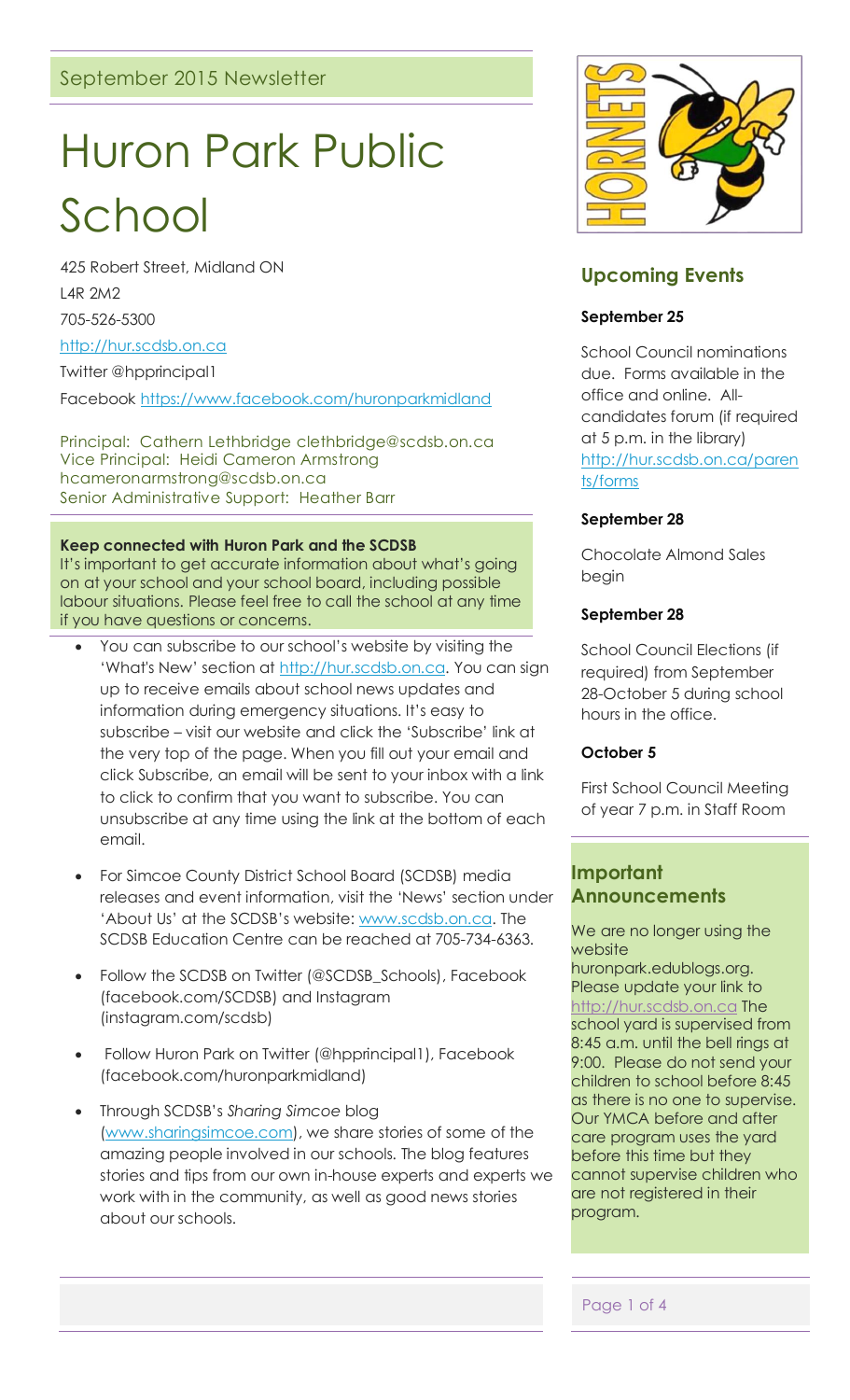For school bus transportation information, visit the Simcoe County Student Transportation Consortium's website at: [http://main.simcoecountyschoolbus.ca.](http://main.simcoecountyschoolbus.ca/) And remember to bookmark the school bus information page at: simcoecountyschoolbus.ca for bus delay and cancellation information on inclement weather days.

# **School bus 'Bus Tag' program helps students get to and from school safely**

The Simcoe County Student Transportation Consortium (SCSTC) launched the Bus Tag program in September 2014. The Bus Tag program supports safety for JK/SK and other school identified students by providing a process to match students to their assigned afternoon school bus and to also identify they must be met by a parent or guardian at their afternoon bus stop.

The program provides a colour-coded Bus Tag with the assigned p.m. route number to be attached to the student's backpack and a colour-coded route card with route number in the windows of the school bus that the Bus Tag is matched to.

New for the 2015-2016 school year:

- The SCSTC will provide access to a new tag for students who are walkers and/or remain at an on-site daycare. These tags will be printed at the school with notes specific to the student.
- School Staff will update and provide walker and/or on-site daycare tags to JK/SK and other school-identified students that require either tag.

The SCSTC and Bus Operators have established policies and procedures that are used on all school vehicles to ensure students in JK/SK and other school-identified students are met at their afternoon bus stop. The Bus Tag program has been established to assist schools and school bus drivers to load students on the correct afternoon bus and identify they are to be met at their bus stop by a parent or guardian. For more information, visit [http://main.simcoecountyschoolbus.ca](http://main.simcoecountyschoolbus.ca/) and click on the 'Safety' tab.

# **September school bus safety tip - School Buses are back on the road**

The SCSTC reminds all drivers to be extra cautious in the vicinity of school buses and in school bus loading and un-loading zones. Review school bus safety tips with your child at the beginning of the school year to ensure the school bus ride is safe and enjoyable. School bus safety tips and activities are available at Elmer's Safety Village: [elmer.ca/safety-village/school-bus-safety.](http://elmer.ca/safety-village/school-bus-safety)

# **Pay for field trips, lunch days, etc. with SchoolCash Online**

The SchoolCash Online program is available at our school, offering parents the option to pay online for lunch days and other items. Parents who sign up will receive a notification when a new item becomes available for purchase. Items are personalized to each student. Parents use a secure online account to process payments, and can either make a one-time payment for each item as it occurs, or load money to carry a balance in the online account to make payments in the future. To create an online account, go to [simcoecounty.schoolcashonline.com.](https://simcoecounty.schoolcashonline.com/) Please contact the school office with any questions.

# **Student Accident Insurance 2015-16**

Student injuries at school, during school events, and extra-curricular activities (athletics, clubs, and out-of-province/out-of-country trips) are not covered by the Board or its insurance company. While every precaution is taken to provide a safe learning environment, accidents can and do happen. It is essential that all students participating in extra-curricular activities have adequate insurance coverage for all instances of injury. The Simcoe County District School Board has selected the "insure my kids" program through Old Republic Canada as an option for students/parents/guardians to consider with regards to purchasing student accident insurance coverage for the upcoming school year. The coverage is for 24 hours a day. This insurance offers a variety of plans and benefits at reasonable annual prices. Coverage can be purchased online at [www.insuremykids.com.](http://www.insuremykids.com/) Please watch for your student accident insurance package along with a letter about requirements for extra-curricular activities and out-of-province or out-of-country trips.

# **Giving back to the school community - volunteer in our school**

Volunteers are an important part of what makes our school a great place to learn and grow. We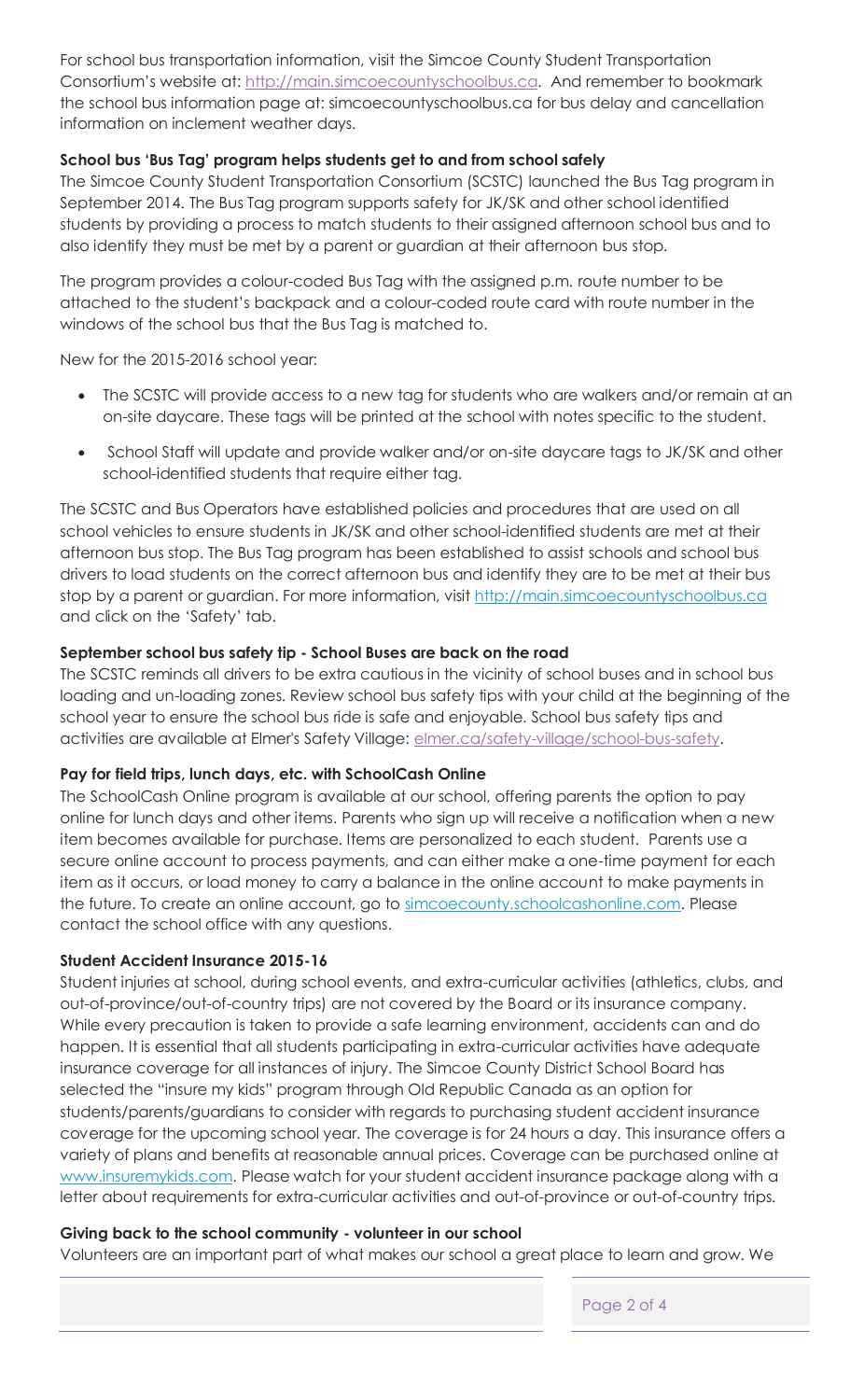value and appreciate the support of our volunteers. There are many opportunities available, including school council, breakfast clubs, reading help, assisting in the classroom or library and much more. Everyone who volunteers in a school must have a criminal record check, which includes a Vulnerable Sector Screening. Please call or visit the school office for more information about opportunities available or if you'd like to volunteer!

#### **Safety reminder: Our school doors are locked during the day**

The safety and well-being of our students is our top priority. We have a number of procedures in place designed to keep our school safe. One of the newer initiatives is that our front door is locked during the school day. All other school doors are also locked. To access the building, visitors will need to press the intercom button at the front door.

Staff in the office will let visitors into the school. This will help us ensure that all visitors sign in at the office. Please understand that staff may not be available to answer the door immediately. If you have any questions about safety procedures, as always, please contact the office.

#### **Free International Languages Program! Would your child like to learn a new language or maintain their native language?**

This program is open to any student in Grades 1- 8, and languages offered include Arabic, Russian, Mandarin, Korean, Greek, Farsi, Tamil, German, Spanish and Urdu. Classes run Saturday mornings from 9 to 11:30 a.m. starting September 19, in Barrie and Bradford. To register, please visit [www.thelearningcentres.com](http://www.thelearningcentres.com/) and click on "Elementary student" and "International Languages After School Program."

#### **English as a Second Language – register now for fall session**

Do you or someone you know want to improve your English language skills? The SCDSB Learning Centres can help. English as a Second Language (ESL) classes for adults are offered at the Barrie, Bradford and Alliston Learning Centres. Please visit [www.thelearningcentres.com](http://www.thelearningcentres.com/) or call for more information: Barrie 705-725-8360, Bradford: 905-775-4432, Alliston: 705-435-7778. Day and evening classes start in September.

#### **Register now for Night School courses – new blended format offers online option**

Night School programs at The Learning Centres offer secondary school credits in a variety of subjects for students completing their Ontario Secondary School Diploma, students who are preparing for post-secondary education and adult learners. Subjects include math, English, chemistry, biology, physics, social sciences and international languages (Spanish, Mandarin, German and Japanese).

All night school courses (with the exception of international languages) are now offered in a blended format where students attend in-class sessions once per week and complete the remainder of their weekly work through online modules.

Night School is offered during the following dates:

- Semester 1: September 15, 2015 to January 21, 2016
- Semester 2: February 16 to June 16, 2016

Visit [www.thelearningcentres.com/learning-centres-programs/night-school](http://www.thelearningcentres.com/learning-centres-programs/night-school) for more information, locations and to register.

# **Reminder from the Health Unit: Packing a healthy school lunch**

School lunches should give children the energy and nutrients they need to be ready to learn, be more alert and perform better at school. When planning lunches, keep these tips in mind:

Include one serving from at least three of the four food groups from Canada's Food Guide